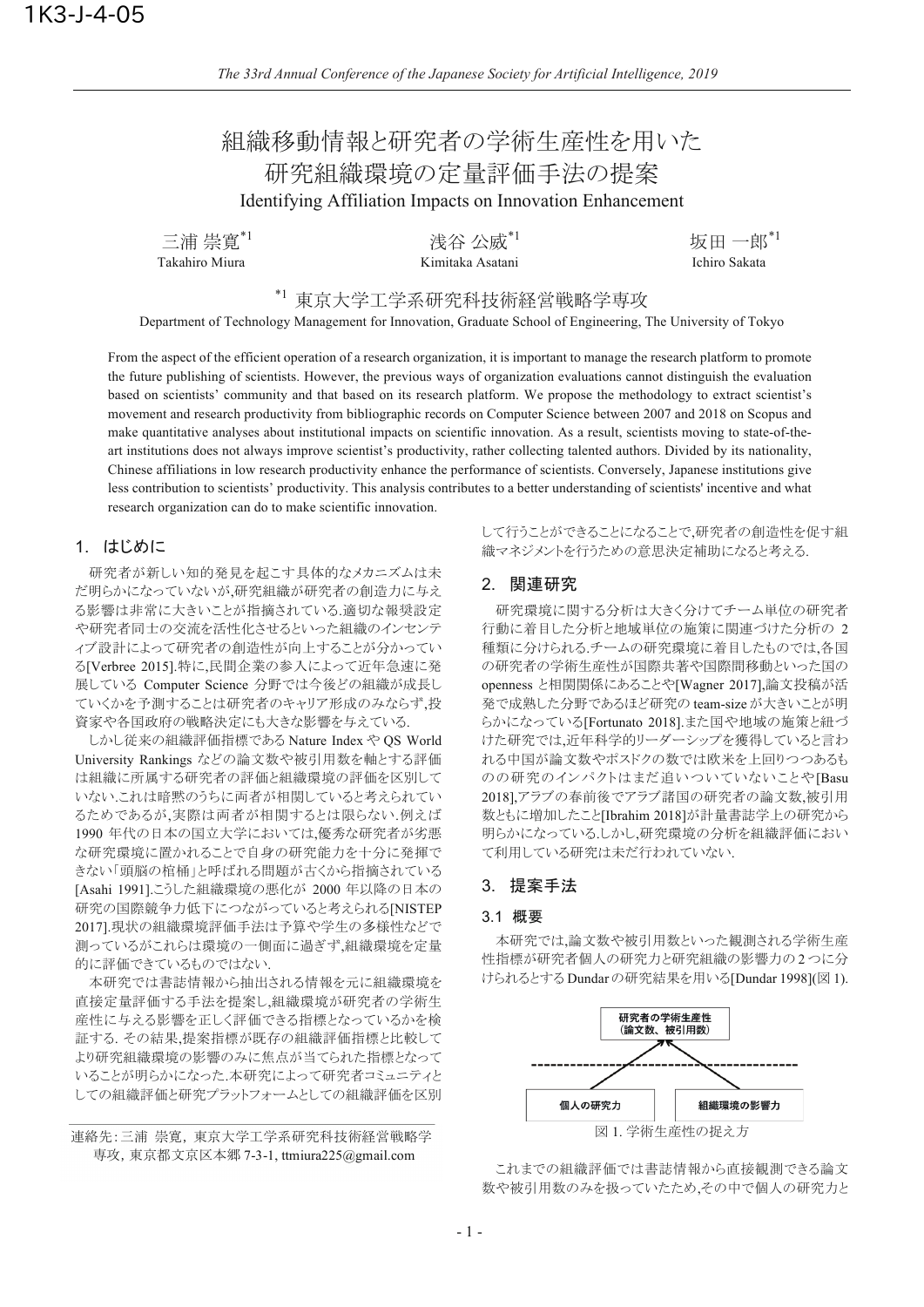組織環境の影響力の占める割合が不透明であり組織環境を評 価することができなかった、そこで研究者の組織移動に着目し、 組織移動しても変わらない部分が研究者個人の研究力、変わる 部分が組織環境の影響力であると仮定することによって本来観 測することができない組織環境の影響を定量的に評価できるの ではないかと考えた.提案手法の概要を図2に示す.以降で詳細 を説明する.



## 3.2 組織移動ネットワークの構築

各著者の論文投稿時における所属組織情報から著者をキー としたスパースな所属組織辞書を作成する.次にその辞書から 上山の提案した移動検出モデル[Kamiyama 2015]を用いて各 著者の所属組織と流入組織を年ごとに特定する。上山はその組 織で過去4年以内に投稿がなく新しく投稿された年を流入年 投稿以降 4 年間投稿がなかった年を流出年として研究者の所 属情報を作成したこの時所属の精度を上げるために、データを 通じて 1 回しか投稿のない組織には所属していないとする 具 体例を図 3 に示す. 例えば 2010,2011,2013 年に投稿があった 場合は2010年を流入年.2013年を流出年とする.



その後各年の流出流入の情報から、各研究者についてある組 織を流出してから2年以内に流入している組織に対してリンクを 結び、移動ネットワークを作成する.移動年は流出年と流入年の 平均値をとって小数点を切り捨てる.

#### 3.3 研究者の学術生産性の算出

本研究では.論文の 2 年以内の被引用数を論文のインパクト と考える.引用は多くないが優れた研究でもある sleeping beauty[Raan 2004]の存在も留意しなければならない が.Computer Science 分野では論文の投稿スパンが短いため 2 年内被引用数は本分野における学術生産性の一側面を示して いると考える.各研究者の学術生産性は一般的に投稿論文の被

引用数の総和によって求められるがより正確に研究のインパク トを測るために論文の分野と投稿年度によって標準化を行う.

分野が異なると引用構造が異なるため被引用数の比較では 研究インパクトの比較ができないことが知られているが,Radicchi らによれば論文pの被引用数w(p,s)をその分野の平均被引用 数w。(p.s)で標準化することで比較可能であることが指摘され ており[Radicchi 2008],今回はこの手法を採用する.分野の特定 には、論文の引用ネットワークを Louvain 法[Tang 2016]を用いて コミュニティに分割したものを用いる.

次に投稿年度についてである.Fortunato らによれば知的発見 あたりの論文数が増加しているため[Fortunato 2018],2007 年の 論文数を 1 とした各年の相対論文数 $n_v$ で平均することによって 論文の知的発見のみを計測することができると考えるまた本手 法では論文のインパクトを2年以内の被引用に限るため時系列 情報が取得できるデータ内の論文からの被引用のみを考える が,Computer Science は近年急速に成長した分野であり分野間 引用から分野内引用へとシフトしていることが考えられるため、各 年の 2 年内被引用数wv(p,s)で標準化を行う.以上の 2 つから 著者数αnの論文における1人あたりインパクトは.

$$
i_{p,s} = \frac{w(p,s)}{\left(a_p \times n_y \times \left(w_c(p,s) + w_y(p,s)\right)\right)}
$$
(1)

と求まる.各年の研究者の学術生産性はi<sub>p.s</sub>をその研究者の投 稿した論文数分足し合わせたものである.

## 3.4 提案指標の定義

組織移動情報と各年の研究者の学術生産性変化から今回の 提案指標を算出する.今回提案する組織環境評価指標を Research Productivity Enhancement(RPE)と呼ぶ.RPE は流入し た研究者の学術生産性が向上した場合、または流出した研究者 の学術生産性が低下した場合に高い値をとる指標となる. 提案 手法と同様に、研究者の移動と学術生産性変化から各都市の傾 向を分析した Verginer の計算手法[Verginer 2018] を用いて各 組織の RPE を以下のように求める.

$$
RPE_{o,y} = \text{ log} \left( \frac{ \left( \sum_{a \in A_{y,\sigma,o}, \forall \, \sigma} \hat{I}_{a,y,s}^{l} \right) \times \left( \sum_{a \in A_{y,o,\tau}, \forall \, \tau} \hat{I}_{a,y,s}^{0} \right) }{\left( \sum_{a \in A_{y,\sigma,o}, \forall \, \sigma} \hat{I}_{a,y,s}^{0} \right) \times \left( \sum_{a \in A_{y,o,\tau}, \forall \, \tau} \hat{I}_{a,y,s}^{l} \right) } \right) \tag{2}
$$

表 1. 各変数の定義

| 変数                  | 定義                               |
|---------------------|----------------------------------|
| S                   | 引用の判断基準 (2年)                     |
| $A_{V,\sigma,\tau}$ | y年に組織σから組織τに移動した著者群              |
|                     | 著者 aの max(y-4,2007)年から y-1 年までの  |
| $\hat{I}^0_{a,y,s}$ | 平均インパクト                          |
|                     | 著者 a の y 年から min(y+3,2017-s)年までの |
| $\hat{I}^1_{a,y,s}$ | 平均インパクト                          |
| $RPE_{o,y}$         | y年の組織 oの RPE                     |

# 4. データ

本研究では Elsevier 社が運営する世界最大級の論文データ ベース Scopus から抽出した Computer Science カテゴリの論文の うち,2007年1月から2018年3月までの論文 3,413,701件に絞 って分析を行う.書誌情報は著者名,所属組織名,投稿年,引用文 献がラベルづけされており、著者名と所属組織名はそれぞれユ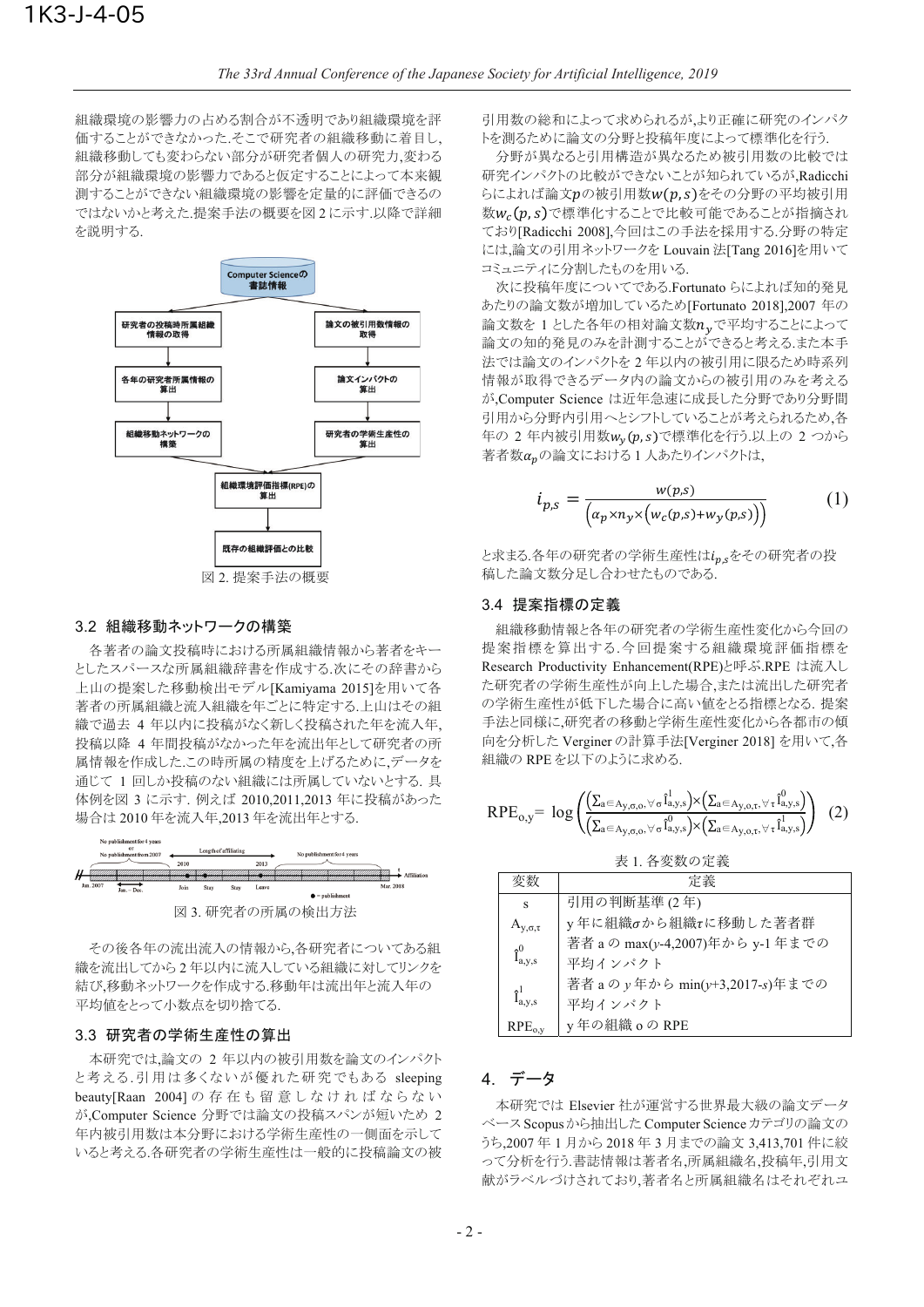ニークな ID で管理されている.今回は表現の揺らぎの影響を考 慮して各 ID で最も頻度の多い名前と ID を紐づけた.名寄せの 結果ユニークな著者数は 3,089,335 人,組織数は 237,179 件で あった.各組織には所属国情報が付いており、その分布を表 2に 示す.

| Chn    | Usa    | Ind    | Fra    | Jpn    |  |  |
|--------|--------|--------|--------|--------|--|--|
| 37,245 | 37,070 | 16,656 | 13,104 | 12,280 |  |  |
| Ita    | Gbr    | Esp    | Bra    | Kor    |  |  |
| 8,290  | 7.974  | 6.237  | 5,505  | 5,222  |  |  |

表 2 各国の組織数 Top10

## 5. 結果

提案手法で移動を抽出した結果、ノード数 18,676,エッジ数 87,465 の移動ネットワークを構築した.流入は全年で観測される が,流出は以降4年間の投稿情報が必要なため 2013年までし か観測されない.そのため移動が観測されるのは 2007-2014 年 の 8 年間であり、各年の移動数は 2007 年と 2014 年が 5000 件 弱,2008-2013年では 10,000-15,000件であった.

## 5.1 提案指標と既存指標を用いた組織評価

図4に主な結果を示す.横軸は既存指標で用いられる各研究 組織から出た全ての論文のインパクトの総和、縦軸は今回の提 案指標である RPE を各年で平均したものである.より精度を上げ るために移動数が 250 回以上観測された 90 組織のみをプロッ トしている.点線はプロットされた組織の各平均線である.



図 4. 各組織の学術生産性とRPE の関係

両者の相関係数は0.166程度で相関は見られず、背景で述べ たように既存の組織評価指標が組織環境評価とは一致してい ないことがわかる.各軸の平均線によって区切られる4象限につ いて特徴的な組織を挙げる.

## (1) 第1象限

本象限は既存の組織評価でも提案指標でも高い評価を受け ている組織群であり、優れた組織環境が研究者の学術生産性を 高めたことで研究者コミュニティとしても活性化している正の循 環の存在が推測される.OECD 内で最も 1 人あたりの教育費が 高い 1: "ETH Zurich"や年間 1 兆円近い予算を有し 2016 年に は科学技術の年間論文数がハーバード大を超えて世界 1 位と なった 2:"Chinese Academy of Sciences",Computer Science 分野 を牽引する 3:"Microsoft Research",各分校が全て総和されてい るため既存指標で特に高い評価となっている 4:"California University"らがあった.

## (2) 第2象限

本象限は既存指標では高い評価を受けているが、所属研究 者の創造性を十分に引き出せていない「頭脳の棺桶」となって いる可能性のある研究組織群である.フランスの 5:"CNRS"がこ れにあたる.2000 年から CNRS の常勤研究員として勤めた小田 によれば、CNRS はヨーロッパの優れた研究者がこぞって入る研 究組織ではあるが政府からの資金が徐々に削られてしまい、資 金を集めるために地方自治体や民間のプロジェクト用のテーマ ばかりにお金が割り振られてしまうため基礎研究が伸びにくい 環境にあったという[Oda 2005].また 2004 年には同組織内で研 究者のストライキも発生しているこの組織群は優れた研究者コミ ュニティを有しているがその能力を十分に活かしきるための組 織環境に乏しく,現状優秀な研究者が集まることによって組織評 価を高めているが将来の研究成果の低下が危ぶまれるともいう べき組織群である.

#### (3) 第3象限

本象限は既存指標でも提案指標でもあまり評価されていない 組織群であり,6:"University of Tokyo"があたる.東京大学は博士 進学者が毎年減少してきており、研究環境の改善が叫ばれてい るこの象限に属する大学組織はこれから高い学術生産性を持 つために組織マネジメントを見直す必要がある大学であると言  $\overline{z}$ .

#### (4) 第4象限

本象限は既存指標では評価されていないが研究者の学術生 産性を引き出しており今後の躍進が期待される組織群である.7: " Beijing University of Technology", 8: "IBM Research" があたる。 またこの象限に属する24 組織のうち 15 組織が中国の大学であ った.この傾向は現在の中国の社会情勢と比較しても理にかな っており、2019年1月11日付の日本経済新聞の記事によれば これまで半導体や航空機のような戦略的製造業において技術 流出を押さえようとしてきたアメリカが、新たに AI やロボットを規 制の対象としようとしている.この背景には今回明らかになった中 国の研究機関の Computer Science における規模の拡大と実力 の向上を予期したものであると考えられる.既存指標ではこれら の組織の優位性を説明できないが.RPE を用いることによって研 究者の学術生産性を高めている組織環境を有していることが明 らかになった

## 5.2 移動数と提案指標の関係

各組織の移動数とRPE のばらつきを示したものが図5になる. 移動数が多いほど RPE のばらつきは小さくなり、安定した値を取 っていることがわかる.



提案手法では研究者個人の研究力の変動を全く考慮してい なかったが、科学的発見というのはしばしば組織環境とは無関係 に突発的に発生するものであり、研究キャリアの中でいつ大きな 成功を収めるかは人によって様々で予測することは難しいこと が分かっている[Fortunato 2018].移動数が少ない組織では一研